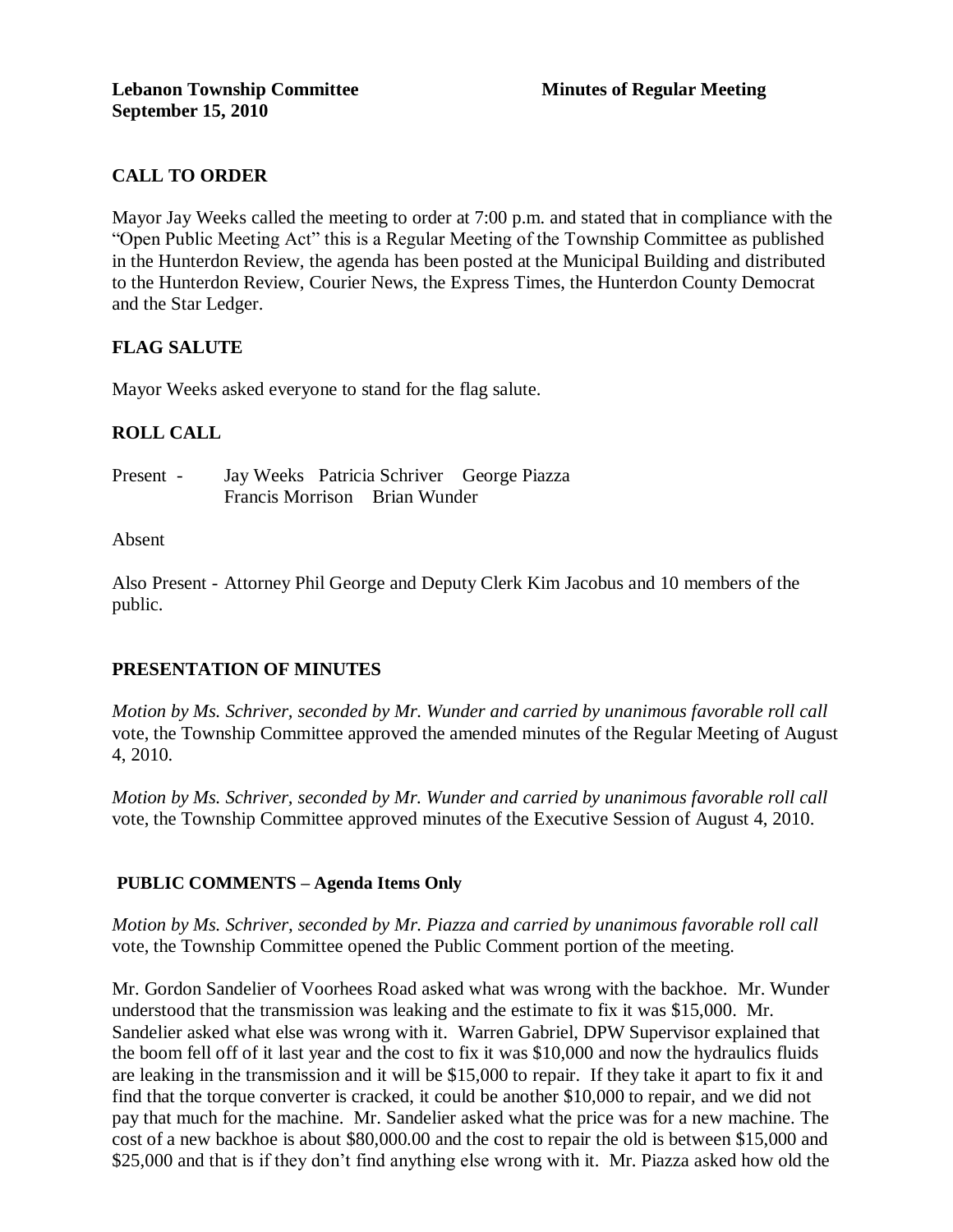LTCM 09/15/2010 Page 2 of 7

machine was. Mr. Gabriel said that it is a 1994 Ford and has 4,000 hours on it. Mr. Wunder felt that the old ford set-up wasn't a very good piece of equipment and he was familiar with it.

Mr. Sandelier also asked about the mower that was being replaced. Mr. Gabriel explained that the machine is 27 years old; the PTO (power-take-off) is bad and won't pump any hydraulic fluid to the mower and without tearing the whole transmission apart and rebuilding it, they can not run it.

Ron Milkowski asked what the cost was to re-introduce the same bond ordinance. Attorney George did not know the cost because the township has separate bond counsel, but he could inquiry as to the cost. Mr. Piazza had talked to Mr. Della Pia and he thought that they were just changing the dates. The advertising had to be done for the introduction of the ordinance and after the public hearing, with a cost of approximately \$200 or \$300 each time. Mr. Piazza thought that the cost would be under \$1,000. The problem with re-introducing the ordinance is that the township is already 2 months behind and now the Committee has to start all over again. Mr. Milkowski feels that the Township will have to pay for 2 more months of rental, where we could have possibly purchased a machine. Mr. Piazza commented that the Committee has had budget meetings, the departments put their budget in, and the township did the capitol budget, 5% of the monies were put aside for all this, it has been talked about many times and the Committee was all aboard saying yes to these items and at the last minute it was turned down. Mr. Milkowski said hopefully the costs are under \$1,000.

*Motion by Ms. Schriver, seconded by Mr. Piazza and carried by unanimous favorable roll call*  vote, the Township Committee closed the Public Comment portion of the meeting.

# **ORDINANCES**

#### **Ordinance No. 2010-13-Introduction**

*Motion by Ms. Schriver, seconded by Mr. Piazza and carried by favorable roll call vote, the*  Township Committee introduced Ordinance No. 2010-13. (As entitled below)

Ayes: Wunder, Schriver, Weeks, Piazza Abstain: Morrison

TOWNSHIP OF LEBANON COUNTY OF HUNTERDON STATE OF NEW JERSEY ORDINANCE NO. 2010-13 BOND ORDINANCE TO AUTHORIZE THE MAKING OF VARIOUS PUBLIC IMPROVEMENTS AND THE ACQUISITION OF NEW ADDITIONAL OR REPLACEMENT EQUIPMENT AND MACHINERY AND A NEW AUTOMOTIVE VEHICLE, INCLUDING ORIGINAL APPARATUS AND EQUIPMENT, IN, BY AND FOR THE TOWNSHIP OF LEBANON, IN THE COUNTY OF HUNTERDON, STATE OF NEW JERSEY, TO APPROPRIATE THE SUM OF \$840,000 TO PAY THE COST THEREOF, TO MAKE A

DOWN PAYMENT, TO AUTHORIZE THE ISSUANCE OF BONDS TO FINANCE SUCH APPROPRIATION AND TO PROVIDE FOR THE ISSUANCE OF BOND ANTICIPATION NOTES IN ANTICIPATION OF THE ISSUANCE OF SUCH BONDS.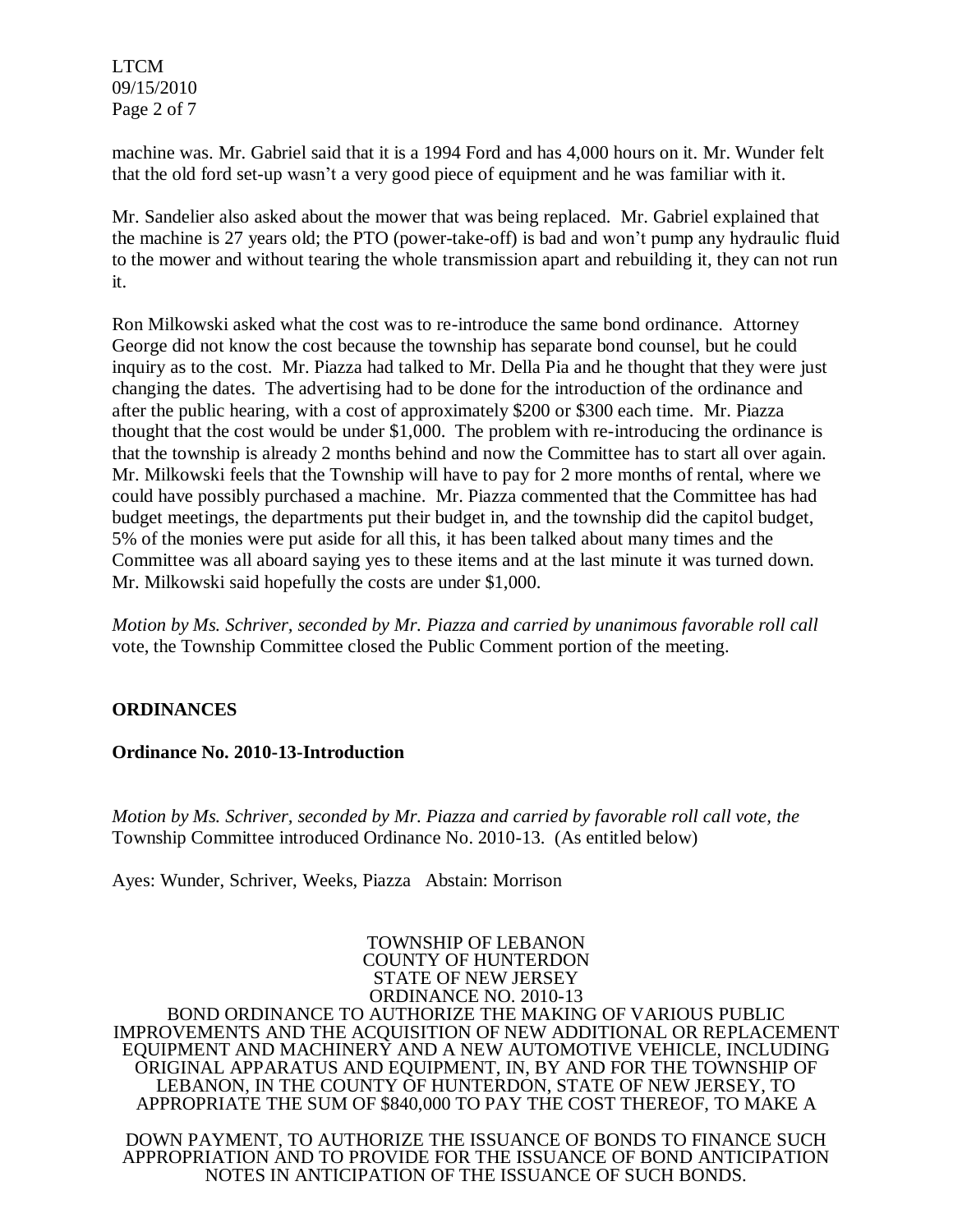LTCM 09/15/2010 Page 3 of 7

#### **Public Hearing to be held on October 6, 2010**

Mr. Piazza wanted to talk about this ordinance. He explained that the \$42,000 is the down payment that the township has budgeted for. The \$42,000 will allow the township to borrow the \$840,000 over a period of time with each item having a different life span. When the bid goes out for the backhoe, it has to be ordered.

Mr. Wunder commented that he is separating the issue out with the ambulance, that the ambulance is needed for the township residents no matter whose driving it, it doesn't matter. He is not going to be an obstruction to the ordinance because he might be sitting on the other side of the fence on the side of the rescue squad; he feels that the Township residents need the ambulance. It's long over due and that's how he feels. He also believes it's very important for the residents'. Mr. Wunder commented that when it was discussed originally, the squad had asked for twice the amount of money; they wanted 2 ambulances and they are now down to the one and he thinks that it is reasonable, considering where the township is at. He feels that no matter what the court says, the town needs the ambulance.

#### **RESOLUTIONS**

#### **Resolution No. 71-2010 – Designating a Bond Anticipation Note**

Mr. Piazza asked for an explanation regarding the bond anticipation note. Attorney George explained that bond anticipation notes are issued in advance of a bond actually being picked up by an underwriter and financed. It allows the township to borrow some of the money on a bond issue and when they come due every year, they are rolled over into a new note and that's what this is, it is rolling over an old bond anticipation note from the bank to a new bond anticipation note to the bank prior to the actual bond issue being picked up by the bank.

*Motion by Ms. Schriver, seconded by Mr. Wunder and carried by unanimous favorable roll call*  vote, the Township Committee adopted Resolution No. 71-2010. (as attached)

# **Resolution No. 72-2010 – Study Speed on County Route 513**

*Motion by Mr. Piazza, seconded by Ms. Schriver and carried by unanimous favorable roll call*  vote, the Township Committee adopted Resolution No. 72-2010. (as written below)

# **RESOLUTION NO. 72- 2010 TOWNSHIP OF LEBANON COUNTY OF HUNTERDON STATE OF NEW JERSEY**

**WHEREAS,** the Township of Lebanon has from time to time heard its residents and citizens advise of traffic accidents and excessive speeds observed on and about Hunterdon

County Route 513 within the Township of Lebanon, County of Hunterdon, particularly from Bunnvale Road to the High Bridge border with the Township of Lebanon; and,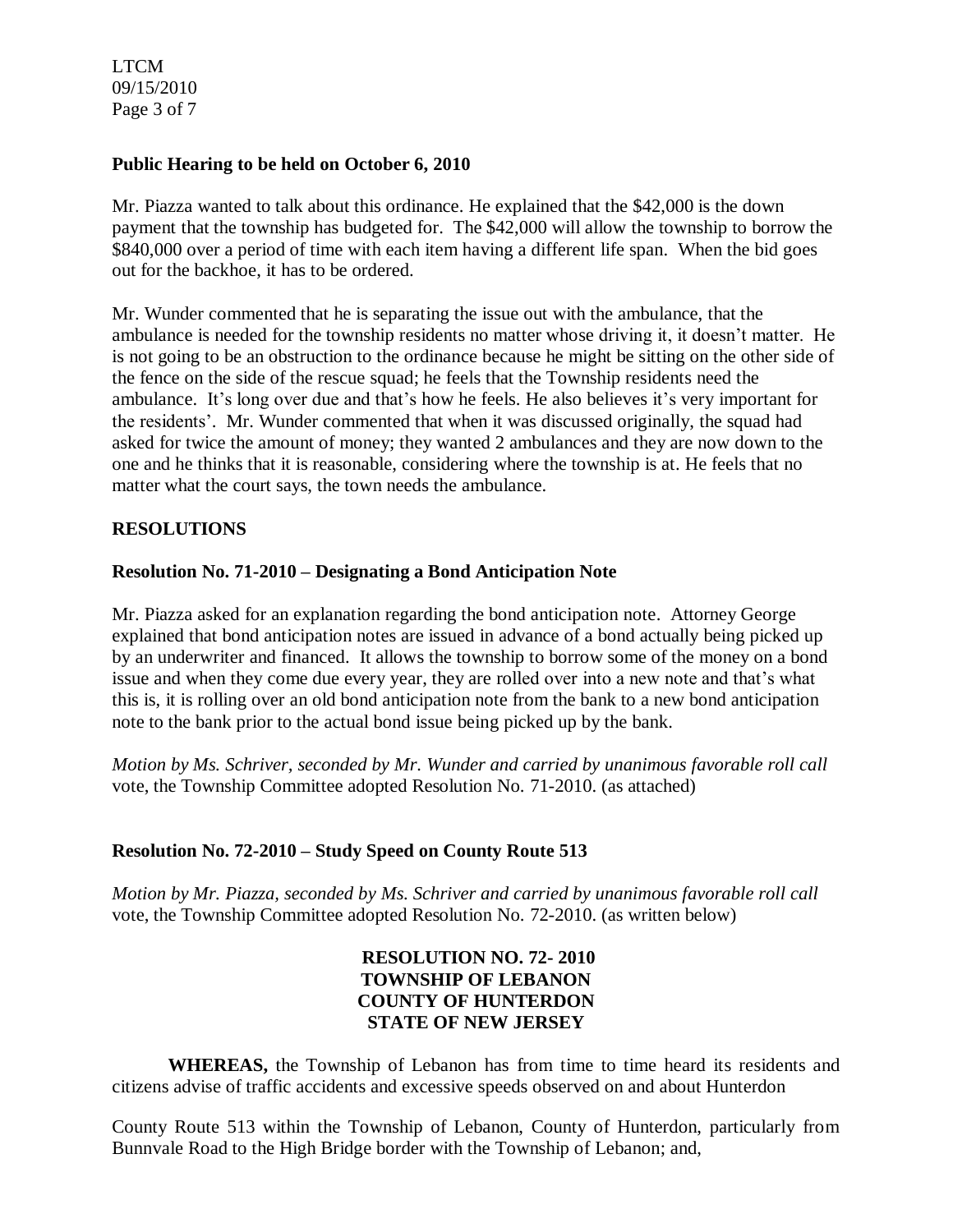LTCM 09/15/2010 Page 4 of 7

**WHEREAS,** the said Hunterdon County Route 513 is, in part, a narrow and twisting road typical of the rural portions of the State of New Jersey and County of Hunterdon which sometimes predate modern development and traffic; and,

**WHEREAS,** as a result of the concerns of its residents and citizens, the Township of Lebanon wishes the County of Hunterdon to study and evaluate the flow of traffic on Hunterdon County Route 513 with regard to potential adjustment of speed and other controls for the safety of residents along the said Route, citizens using the Route and vehicular traffic:

**NOW, THEREFORE, BE IT RESOLVED** by the Township Committee of the Township of Lebanon, County of Hunterdon, State of New Jersey that the Mayor and Township Clerk are hereby authorized to write to the County of Hunterdon, its Board of Chosen Freeholders, Traffic Engineers, and other appropriate officials expressing that its citizens and residents have raised concerns with the speeds and conditions of Hunterdon County Route 513 and request that study and evaluation of speeds and other controls on the said Route be examined.

#### **OLD BUSINESS**

#### **John Flemming, Zoning Officer-Route 31 Yard Sale**

Attorney George is going to check our ordinances in respect to Mr. Flemming's request about yard sales and give Mr. Flemming direction in that regard. The letter in question for the publics interest, was a letter regarding certain areas are having yard sales that appear to be almost like a commercial business, they occur every weekend, and they seem to be a regular focus, so he is going to check the ordinance to see if it covers the circumstance and get back to Mr. Flemming.

Mr. Piazza explained that at the last meeting, there was a memo from the Police Chief about a speed survey that was done on Hill Road and according to the officers that were doing the survey and the police chief; they felt that the 35 miles per hour is adequate and it should be kept that way. Mr. Piazza wanted it to go on the record in case someone comes along and said the committee never talked about it, that they did and that they have a report and it was recommended that the township keep it 35 miles per hour.

Mr. Piazza also commented that with regards to the Open Space tax that was talked about at the last meeting, he had called Kevin Richardson to get some formation. He found that it is possible and permissible for the township to use 15% of the tax dollars that come back from the county to pay off the township's debt. Mr. Richardson's questioned Mr. Piazza as to why the township had not applied for it all these years when the township had the opportunity? Mr. Piazza was told that the county started the open space tax in the year 2000, but he did not know when they started the 15% give away. About a year or two ago, the township applied for money for the Pelio property, trying to use \$150,000 for the purchase, but the deal did not go through. If the township applies in 2010, they will have over \$200,000 to apply for. Mr. Piazza said the township has to do something with the money.

Mr. Richardson explained to Mr. Piazza that he could come to township and explain the township's options. Mr. Piazza felt that he could meet with one or two of the committee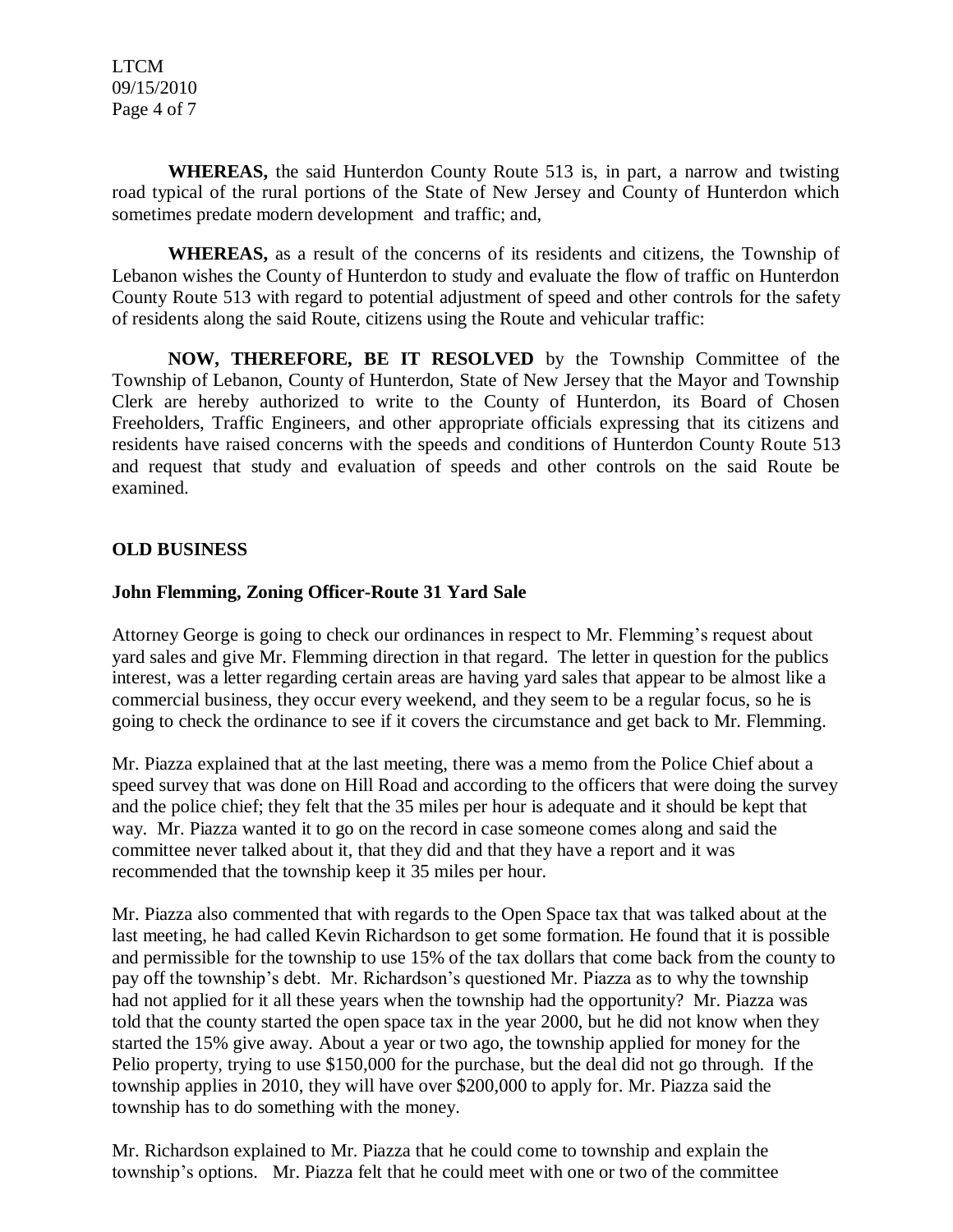LTCM 09/15/2010 Page 5 of 7

members, the Clerk and the CFO. Mr. Richardson inquired how much the township's payments was each year towards the loan; Mr. Piazza didn't know. Everyone agreed that it was a good idea for Kevin Richardson to come and discuss the township's options.

### **NEW BUSINESS**

A letter from Judy Burd, Superintendent of the Lebanon Township School was discussed regarding the problem on Butternut Road. The township's Police Chief had sent a memo to the township stating that the department recently observed the intersection of County Route 513 and Butternut Road during the school bus pickup/drop-off. The observation was made over a 5 day period just prior to the end of the school year. Patrol reported that there were no traffic or safety issues during these 5 days. The petitioners' complaint appears to be an issue best resolved between the Board of Education, Bus Company and the resident parents. Future parking complaints that are in violation of the New Jersey Motor Vehicle Code Titled 39 can be dispatched to the police department by residents by calling 9-1-1.

Mr. Piazza stated that he and Mr. Wunder had received a phone call from Mrs. Judy Burd. Mr. Piazza explained that a gentlemen had come to the Committee a number of meetings ago with a petition from the people on Butternut Road complaining that a lot of parents are parking their cars on Butternut to pick up their children at this stop, where their children are not suppose to be dropped off at. Mrs. Burd is asking the township to put a sign up which is already a law, that that no one can park within 50' feet of the stop sign and then from that point on she feels it's the residents responsibility; she will be notifying all the children's parents on that bus of the ones that can get off and the ones that can't because its not right to have cars sitting there waiting just so they can get their children home quicker. There is a problem and they are working on it and they are going to solve it but they would like some help from us to put a sign there so they can only park on one side of the road and not both. Mr. Piazza questioned if we needed to do a resolution.

Attorney George commented that he would have to verify it in the ordinance that the township can erect the sign. There is no need for a resolution as long as it is designated. Mr. Piazza wanted to know what the sign should say if Warren is going to put it up. Attorney George said it should read, "No Parking from here to the stop sign".

# **PRESENTATION OF VOUCHERS**

Committee Members provided a description of vouchers exceeding \$1,000.00.

*Motion by Ms. Schriver, seconded by Mr. Piazza and carried by unanimous favorable roll call*  vote, the Township Committee approved the September 15, 2010 bill list in the amount of \$992,923.69

#### **CORRESPONDENCE**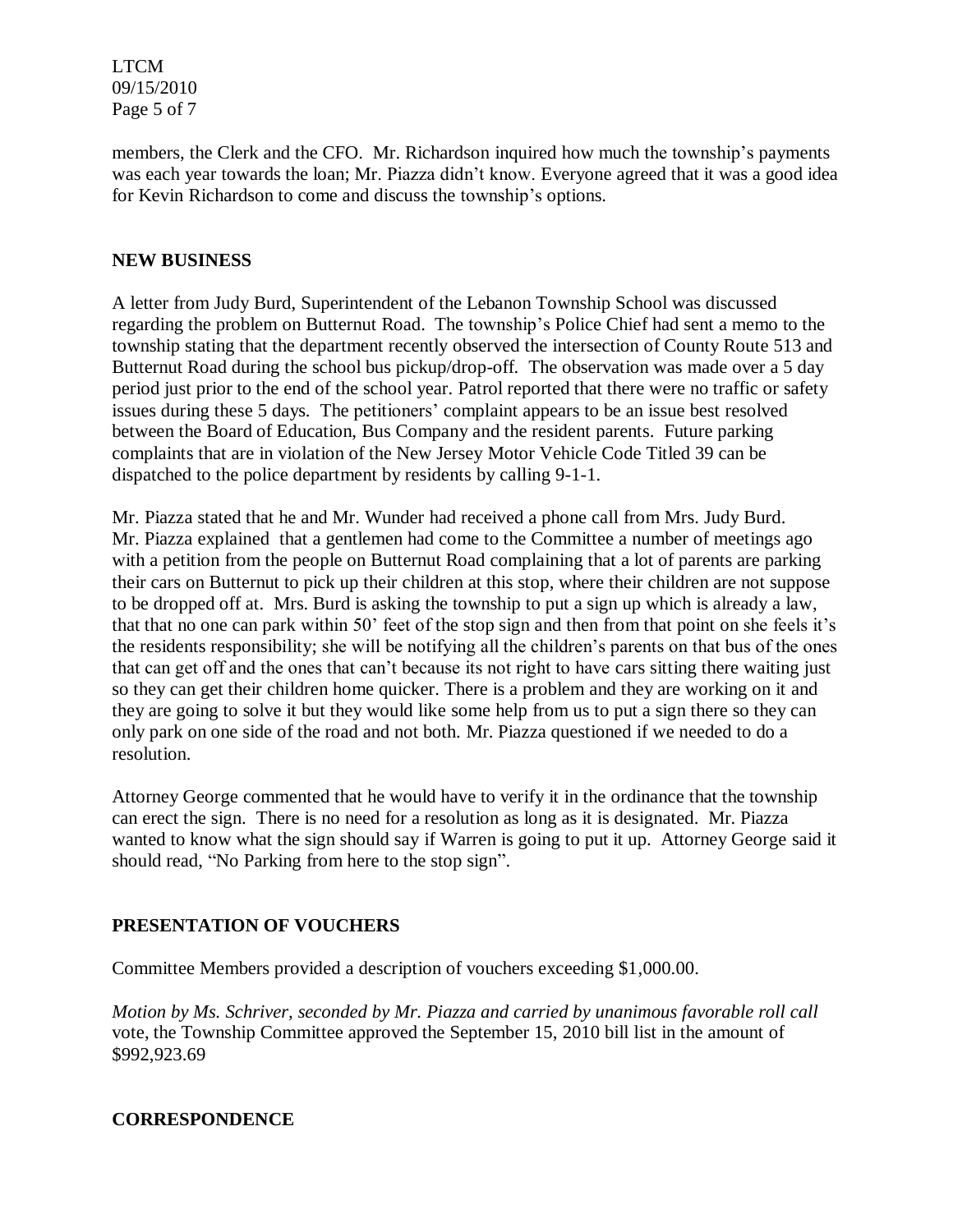- a. Police Chief Chris Mattson Speed/Traffic Survey East Hill Road
- b. NJ Dept of Agriculture Gypsy Moth Egg Mass Survey Notification
- c. Tax Collector's Report for the Month of August 2010

# **PUBLIC COMMENTS**

*Motion by Mr. Piazza, seconded by Ms. Schriver and carried by unanimous favorable roll call*  vote, the Township Committee opened the Public Comment portion of the meeting.

Deb Dawson from the Hunterdon Review asked if Resolution No. 72-2010 was for the speed survey.

Mr. Ron Milkowski asked if the speed survey was a request for the county to do or our police. Ms. Schriver stated the county. Mr. Milkowski stated that at the last meeting, there was a presentation by the Open Space people and there's monies that is Green Acres money that they wanted to use and there was some questions about the county money, if we could use it for paying down the old debt. Did anybody find out any answers? Ms. Schriver stated that is why we are having Kevin Richardson come up. Mr. Milkowski stated that was part one of the question. The other part is, if we were able to use it, to purchase this property, there are some other properties he knows of that are in the works trying to be preserved, if we move these ahead, are we opening ourselves up to problems because this is just something that came in quick, last minute. Mr. Piazza stated that he was against buying any more property, that's why he wanted to pay the debt, but if Kevin Richardson comes up here and says we not going to be able to spend it on your debt, we have to do new projects, and Mr. Piazza doesn't know what we are going to do.

Mr. Milkowski said find a worth while project, a last minute one just because of a chance of using Green Acres money may not be the best project to go in on. Mr. Piazza stated that if we decide to do this, if the township was to back out, they would try to find someone else to pick up our cost. Again we don't know how we can spend this money until we talk to Mr. Richardson.

*Motion by Ms. Schriver, seconded by Mr. Piazza and carried by unanimous favorable roll call*  vote, the Township Committee closed the Public Comment portion of the meeting.

# **EXECUTIVE SESSION**

*Motion by Mr. Piazza, seconded by Ms. Schriver and carried by unanimous favorable roll call*  vote, the Township Committee approved Resolution No. 73-2010 and convened in executive session at 7:50 p.m.

### **TOWNSHIP OF LEBANON RESOLUTION NO. 73-2010**

BE IT RESOLVED by the Mayor and Township Committee of the Township of Lebanon, that in compliance with N.J.S.A. 10:4-12, this meeting will be closed to the

Public to discuss the following matters: